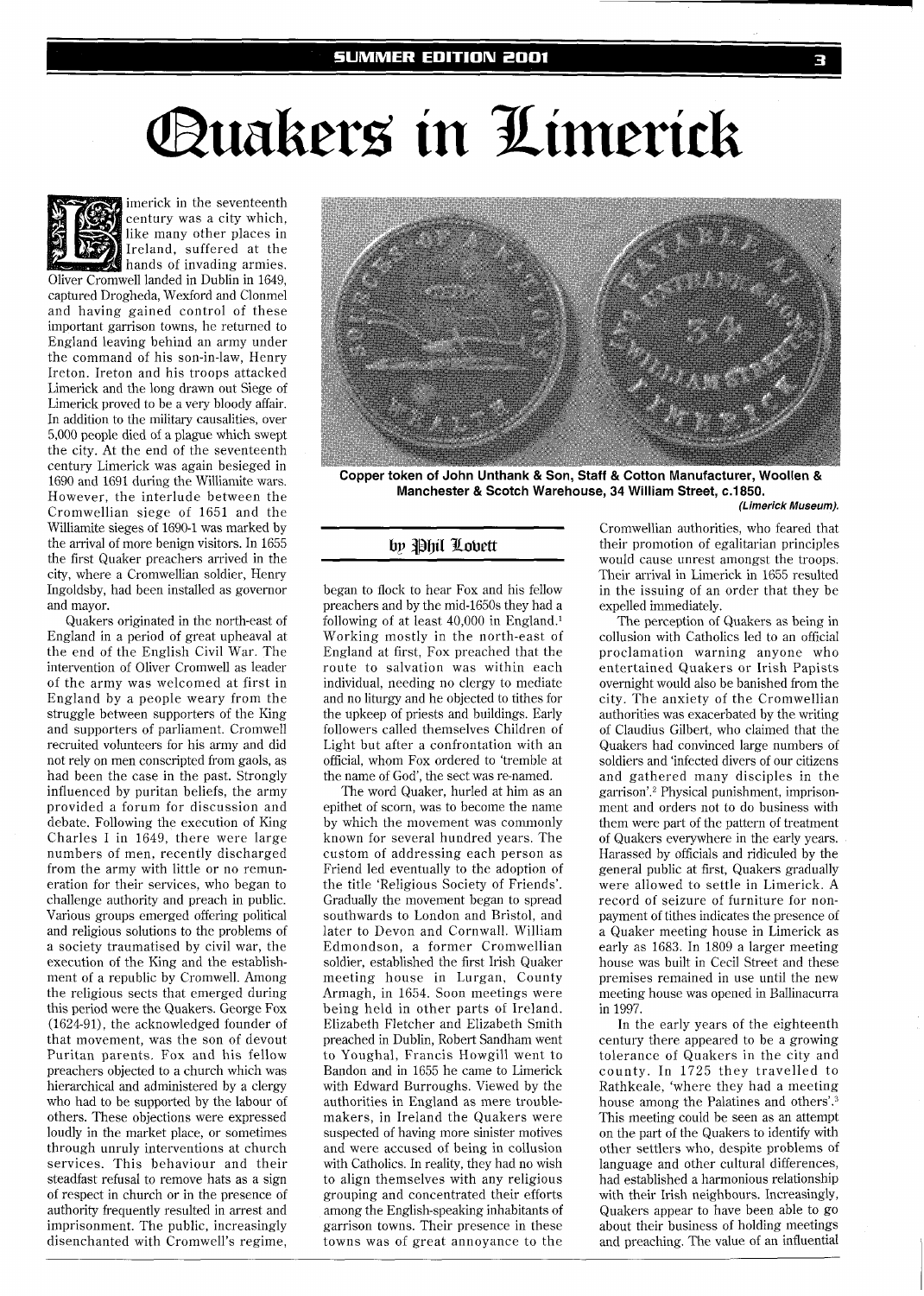patron was a lesson learned from the experience of George Fox. Attempts to establish a following in a district was usually preceded by a visit to an authority figure within the community. In keeping with this practice, they visited the Earl of Kerry at Lixnaw in 1725 before proceeding on their journey southwards to Tralee and Dingle. It is difficult to estimate the exact size of the Irish Quaker population in the early years, but it is suggested that there were 'six or seven hundred families'4 in Ireland at the end of the seventeenth century. This estimate would mean a population of three thousand or more, most of whom had settled around Dublin, in Queen's County (Laois), King's County (Offaly), Wexford, Waterford, Cork, Limerick and in parts of Ulster. George Fox visited Ireland in 1669, travelling the country advising on structures and procedures. He urged that all Quaker activities be recorded, including, births, marriages and deaths. Two meetings were to be convened annually at national level and representatives were to go to the annual meeting of Quakers in London. Detailed accounts were kept of penalties imposed for non-payment of tithes and for other transgressions such as trading on Christmas day. Expressing their belief that all days were holy, Quakers defied convention and earned the disapproval of civil authorities by continuing to practice their trade or profession on days such as Christmas or Easter Sunday. The systems established from an early date provided regular contact for members of the Quaker community from widely dispersed locations throughout Ireland. The sharing of experiences strengthened their resolve, boosted their morale and promoted a feeling of solidarity within the group.

In addition to the national meeting, the provinces of Leinster, Munster and Ulster held meetings of members drawn from the smaller local groups every six weeks. At local level there were meetings for prayer, for the purpose of looking after poor members and to draw up appeals for the release of members who were in prison. Spiritual advice was an important component of every meeting and guidance was given on how best to live daily life. From the beginning of their movement in the seventeenth century, Quakers were alert to injustice of any kind. Their own experience of physical punishments and imprisonment led the early leaders, such as George Fox, to campaign and petition Parliament for an end to the more severe punishments, such as flogging, transportation and even public execution. Official attitudes mellowed and such extreme penalties for the transgressions of Quakers were no longer in force by the beginning of the eighteenth century.

The anti-slavery movement was one of the first world-wide campaigns promoted by Quakers. The moral dilemma posed by the knowledge that products might have been produced by slave labour gave rise to much questioning and the campaign gradually built up. The Quaker network of contacts was soon involved in raising

awareness of the problem, highlighting the inequities of a system which treated human beings like beasts of burden. The ultimate success of the anti-slavery movement was, in part, due to the support extended from Quakers in Pennsylvania. In addition, the overall planning of the campaign was placed on business lines and approached 'methodically, systematically with a careful recording of their transactions and finances'.<sup>5</sup> While Irish Quakers were unlikely to have been directly involved with the slave trade, it was a cause that enabled them to escape from their inward-looking and anti-political stand. In Limerick too, they dutifully followed the campaign, responding to epistles and collecting funds. When the abolition campaign got underway here, Benjamin C. Fisher and William Alexander were appointed to collect the subscriptions at the monthly meeting.<sup>6</sup> Twenty copies of a document on the trade had been sent from Dublin in 1821 for distribution to Quaker families, an indication, perhaps, of the presence of twenty Quaker households in Limerick at this time. The contribution to the antislavery campaign by the members present on that particular day was six pounds. The dissemination of information, the consciousness raising and the linking of Quakers all over the world enabled them to operate as a very effective pressure group. The campaign to abolish slavery brought Quakers into the mainstream of political life for a time and for many members this was a disquieting experience. Coinciding with this politicising process was a rising tide of evangelicalism which was in direct contrast to their tradition. In the eighteenth century, Quakers in Ireland were mainly quietist, that is, inward looking and reflective. Philanthropy was suspect because it was feared that 'concern with the outside activities could distract the individual from life of the soul'.7 By the beginning of the nineteenth century there was a growing awareness of the problems of the poor, the homeless and the oppressed, and some Quakers began to articulate the need to address those problems. Their philanthropy became more open and some, like Elizabeth Fry, a member of a wealthy English Quaker family, began adopting an increasing number of causes, such as schools for the poor, visiting the sick and healthcare. She visited prisons and set up schools for the inmates who were given instruction in sewing and knitting from materials provided by other Quaker merchants. Her plans were successfully implemented in England, and in Ireland on a tour to promote similar reforms, she visited Limerick in 1828. The House of Industry had been established on the North Strand in 1774 to provide shelter for a wide cross section of people, ranging from the aged and feeble poor, infants, lunatics and young females whose situation was so desperate that there was always the danger that even inside that institution they might become the 'victims of profligacy and vice'.8 Conditions in the

House of the Industry were far from ideal and reform measures were sorely needed when Sir John Carr visited it in 1805. He found a place which had failed to provide care for the victims of physical illness, where the mentally ill were chained and where females who had fallen victim to vice were punished by being weighted down by heavy logs of wood, which not only impeded their movement byt also marked them out as sinners to be subjected to verbal as well as physical abuse. By the time of Elizabeth Fry's visit in 1828, Quaker Launcelot Hill was the superintendent and conditions appear to have improved, as Fry's brother reported that he and his sister were very pleased.

At their yearly meeting in Dublin in 1800, Quakers were called upon to reflect on what they might do to relieve the ever growing and increasingly visible problems of the sick, poor and uneducated masses crowding into Irish cities and towns. Measures to be adopted should include the element of self-help which would afford them 'the means of obtaining a comfortable livelihood for themselves'.<sup>9</sup> Implicit in all Quaker schemes was the notion of self-help and this applied equally in their dealings with the poor or distressed members of their own society as well as to those encountered in the wider community. Eliza Beale was one of those Quaker members who, in 1820, was obliged to appeal for assistance in Limerick. She had left the city and gone to Cork, where she found herself unable to support herself and her two daughters. The response of Limerick Quakers was to refuse her on the grounds 'that her maintenance does not properly belong to this meeting'<sup>10</sup> but they decided that they would write to the Cork Quaker group on her behalf. The case was sent for arbitration to the regional quarterly meeting and eventually an allowance was agreed. By 1825 an additional allowance was being paid for the tuition of her daughter, Maria. By then the family was on its way to becoming self-sufficient. Quaker charity had maintained them for as long as necessary and they were now in a position to overcome their problems themselves. Eliza succeeded in securing employment and her daughter's education enabled her, too, to become independent. By 1826 the case was closed and further assistance was deemed unnecessary. Eliza wrote to the Limerick Quakers thanking them for their assistance and now, as she herself 'being settled in business and her daughters teaching school', $<sup>11</sup>$  the family</sup> would no longer be a burden on them. This urge to self-sufficiency was evident too in the response of Limerick Quakers to another case brought before them by members of the sub-committee for the poor in 1824. The report that a member, Sarah Woods, was in need of assistance elicited a response that was in keeping with their tradition of compassion for the poor. The practical response offered would relieve her situation and allow her to achieve long-term economic independence. A decision was made to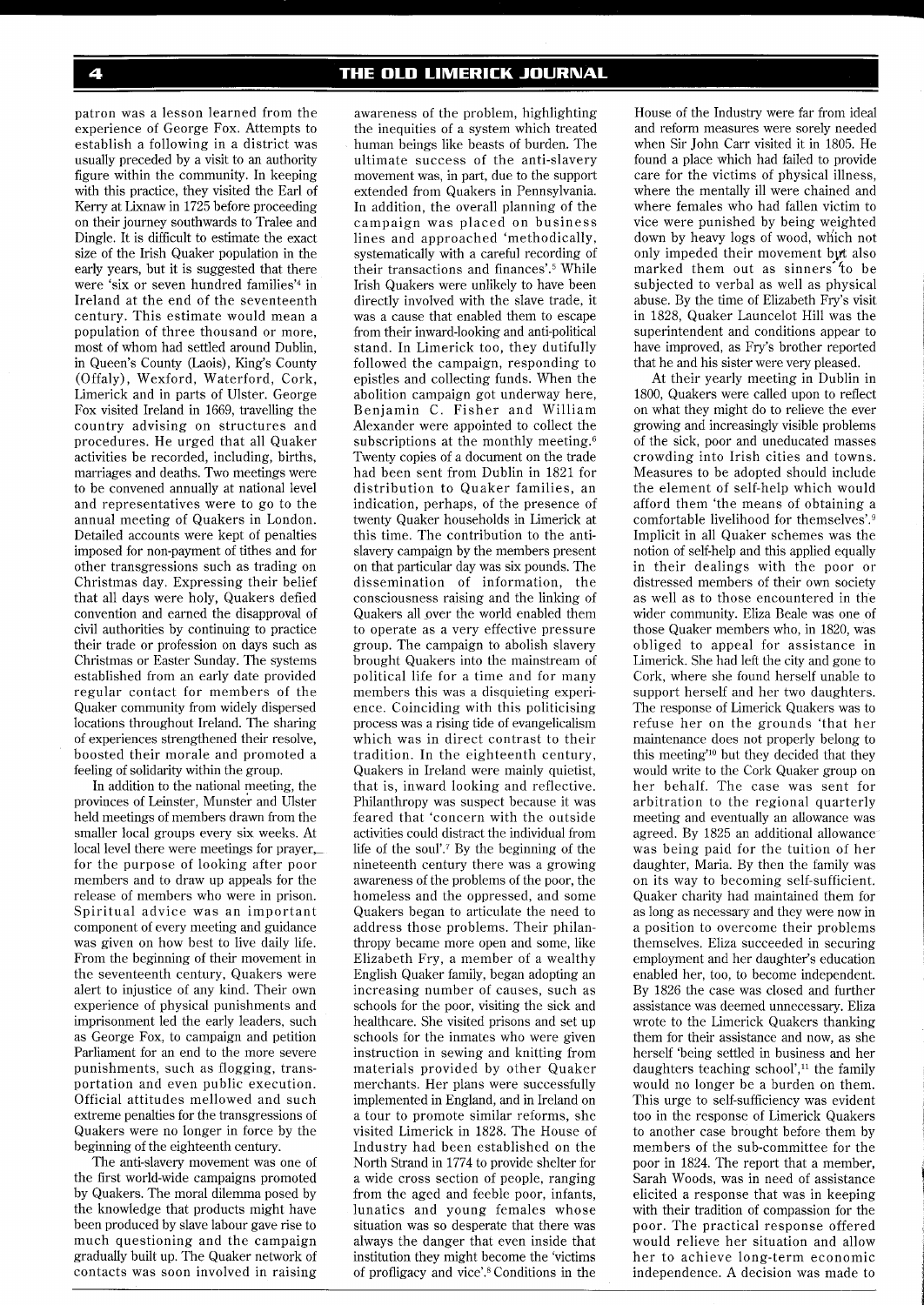# **SUMMER EDITION 2001**



**showing Quakers Fields and the residences of some Limerick Quaker merchants.** 

**Information obtained by the Eelief Committee of the Society of Friends, Limerick, relative to Curing Fish,**  *so* **successfully practised in the County Waterford.** 

### **METHOD OF CURING HADDOCKUBLIN Y.M.**

At Ring, Helvick, near Dungarvan.

Em 4 Stuffs

COFEN and clean the fisic carefully, cut off the head, immerse them in  $\frac{1}{2}$  ( $\frac{1}{2}$ )  $\frac{1}{2}$  and wash away all impurities. Then take and split the fish from end to end, leaving merely the skin, and wash in a cle skin, and wash in a clean water; put them in pickle for 30 minutes, then put them on rods in<br>the smoking house; if the house be full of fish, 24 hours will suffice; if not full, a longer time will be required. Larger Haddock require to be left a longer time in the pickle. Fish thus cured will keep **14 days.** Should it be necessary to hold it a longer time, let

it remain one hour in the pickle.

Hardwood, as Oak, Beech, Elm, Birch, is used for smoking-turf is added, should the fre become too great ; but turf causes too much dust for general use. Pine wood imparts a bitter tast to the fish and is not approved of.

#### TO SMOKE HERRINGS.

Pack them carefully in barrels, placing salt between every layer, till full; then fill with pickle to the top; let them remain thus three days; then take them out, and wash in fresh water, and hang them up by the gills in

they be any length of time in pickle. The longer they have remained in the barrels the more steeping they will require.

Great care must be taken that the *fire* is not too hot, while the process of smoking goes on, as much injury may be caused in a very few minutes.—This is easily perceived by examining<br>the Herrings from time to time, and if they become soft near the tails, or the fish rises from the **'-mm,** or tha) drop from the rod? on which they ur suqmidecl, the Ere should **he iinzniediatelJ**  reduced.

#### **TO CURE COD, LING, HAKE, &c.**

Open and clean the fish, cut off the head, and remove the backbone, to the low crtremity uf tlic belly, then wash away all blood, &C., very mrefully, cuntinue thc cut down to the tail, close by the remaining port of the backhone, in doing this you expose to view **a** bloodvcssel, which should be curefully opened; then wash, and remove all the black lining of the stomach, and other impurities. Pickle for a week, and dry in the sun.

In Scotland large quantities of Haddock are cured, by cleaning and splitting as before described, and laying them on the rocks, near the water's edge, sprinkling with salt water, from time to time, till perfectly cured, and then dried-this is done without using any salt, except what is in the salt water.

Thc Smokmg House at Melvjclt is **32** feet lung, by 14, and about 30 fcet in height, with beams across, at intervals of four feet, on which the rods are supported; the perpendicular dis-<br>tance between those beams is not more than 14 inches, that being more than the length of the largest Haddock. The first tier of beams commence about seven feet above the floor on which the fires are. **JOHN ABBIL.** 

**IFAAC** W. **UNTHANK.** 

Limerick, 3d Month 21st, 1848.

hermen are recommended to have this information preserved, by pasting it in their houses.

**Handbill issued by the Limerick Auxiliary Committee with advice to fishermen on the curing of fish, 1848. (Friends Historical Library, Dublin).** 

appoint two members to procure a room for her 'to take in children to instruct by which means she may be enabled to make a livelihood'.<sup>12</sup> Sarah would therefore be in a position to utilise whatever skills she possessed and provide a service to others and no longer be a burden on the community. In the early years before the establishment of more formal structures, education was provided by a system of private tutors, small private schools and apprenticeship. This system provided an opportunity for women with a modicum of education, like Maria, daughter of Eliza Beale, and Sarah Woods, to establish small private schools. In 1825 there were 108 schools in Limerick with a total of 5,021 pupils, but many of the schools had as few as two pupils attending.'3 The desire for denominational teaching led Quakers to discuss the possibility of setting up a school as early as 1675 and in 1677 Lawrence Routh was engaged by Mountmellick Quakers to teach their children at a fee of E16 a year and diet and lodging. Three provincial schools were established in Ireland, Newtown in Waterford for Munster pupils, Mountmellick serving Leinster and Lisburn for Ulster. There were also schools in

Ballitore, Co. Kildare, and in New Ross and Edenderry. Many Quakers were particularly interested in the study of science and botany, and George Fox and William Penn had advocated the garden as a practical forum for learning and instruction. Consequently, many of the great botanists associated with the development of gardens at Kew in London and Glasnevin in Dublin were of the Quaker faith. Newtown school in Waterford encouraged their pupils to pursue such studies and among its students who had assembled 'a collection of minerals, shells, and other curiosities'14 in 1823 was William Harvey of Limerick. William Harvey (1811-1866) was later to achieve high academic acclaim for his study of the flowering plants of South Africa. He also published widely on the subject of marine algae and was appointed Professor of Botany at Trinity College, Dublin. (He later joined the Anglican Church). This awareness of the value of the study of the sciences was evident too in the petition drawn up by James Fisher and James Harvey along with two other members of the Limerick Chamber of Commerce in 1845. They were instructed by the Chamber to prepare a document to

be sent to Parliament seeking funding for a University of Limerick. Making their case they wrote, ' science has now become the main spring of agriculture and commerce'I5 and furthermore it would only be through 'the judicious diffusion of knowledge amongst all classes'l6 that the vast resources of a county like Limerick, would be fully utilised. In an effort to copper-fasten the claim for the placing of such a college in Limerick they stated that, in their view, the city, with its newly developed New Town will be 'particularly conducive to the health and comfort of the inhabitants and will afford the professors and students of the college healthful and commodious residence'.17

Irish Quakers had contributed their share to the campaign to abolish slavery, had supported schemes for prison reform and had assisted in the work of providing schools for the poor, but they were soon to be called on to tackle problems of a scale never before encountered. Shortage of food had been experienced in Ireland on several occasions prior to 1845 when the potato, the principal food of the poorer classes, began to rot. The following summer the potato harvest looked promising until 'it pleased an over-ruling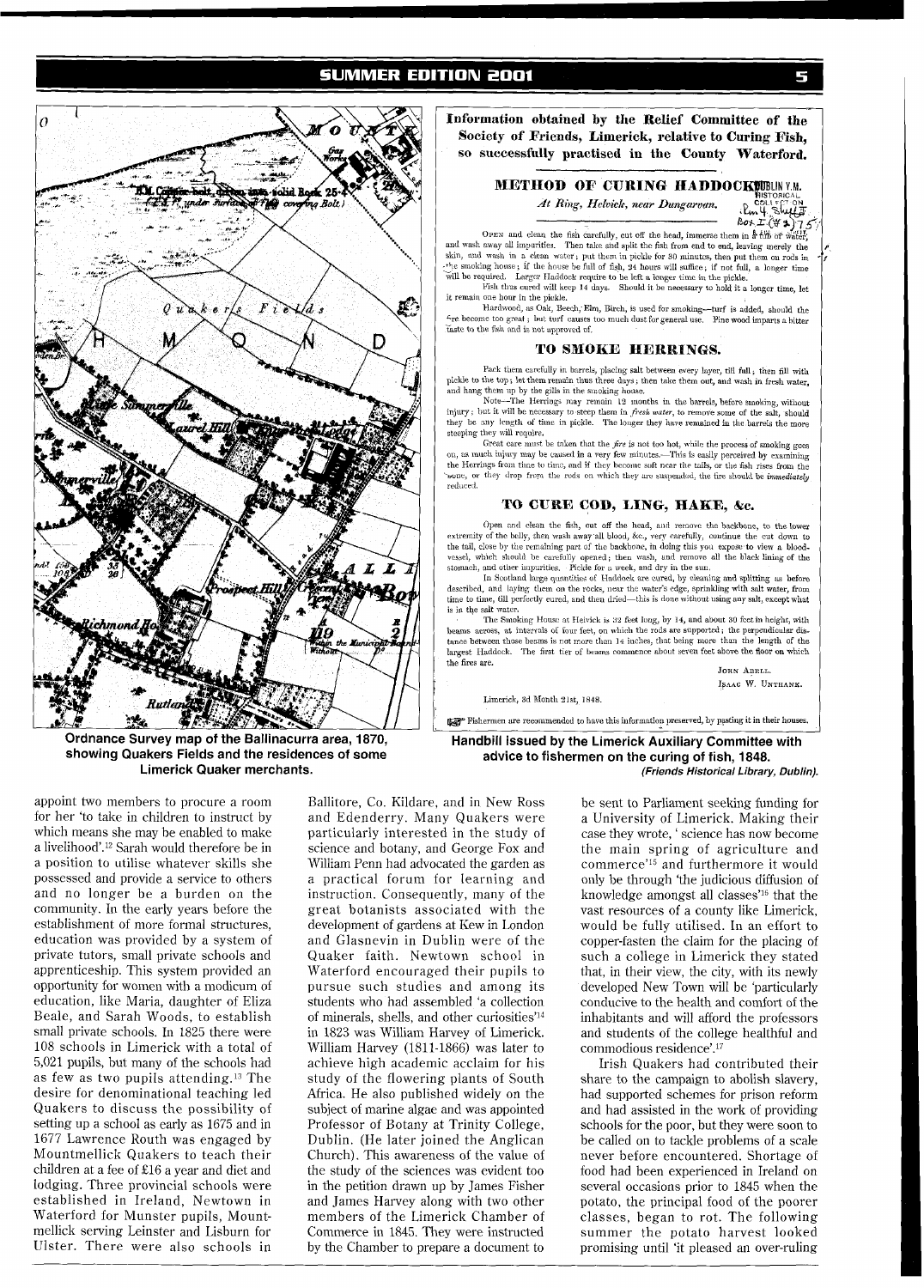Providence that almost the whole crop should be destroyed in one week'.18 John Abell and William Woods of Limerick were appointed to collect information, make contacts locally and report to the central committee in Dublin. Again the emphasis was placed on self-help and no gratuitous supplies of food would be given. The Quaker network of contacts in Ireland, England and America was used to disseminate information about the situation and to solicit subscriptions. Influential English Quakers such as William Forester and James Tuke visited Ireland and reported on the everworsening famine situation. Soup kitchens were established and one opened in Limerick in 1846. Assistance in the form of money for clothing was given as well as 'the sum of two hundred pounds to John Abell in Limerick for encouraging the growth of flax and otherwise promoting industrial operations in the district'.<sup>19</sup>The committee in Limerick had responsibility for a vast district and reported that a new approach to the problems encountered outside the city was needed and that 'soup kitchens are better suited to urban and responsibility for a vast district<br>and responsibility for a vast district<br>and reported that a new approach to<br>the problems encountered outside<br>the city was needed and that 'soup<br>kitchens are better suited to urban<br>are Making the case for assistance to cope with their widely dispersed territories, they described one which comprised 'over eighteen thousand acres, with six thousand inhabitants, no resident gentry, the priest is the only person to whom the poor can turn for assistance '.<sup>21</sup> A soup kitchen in such a setting would therefore be wholly inadequate. It is not surprising then, that Isaac W. Unthank and James Alexander wrote to the central committee in Dublin informing them of their belief that few, if any, of the boilers issued were in use and that they were not aware of more than one or two soup kitchens being in operation in the Limerick district. Limerick Quakers now looked to other means to help the poor. Among the proposals considered was clothing manufacture. Edward Fitt was in favour of this suggestion as he felt that whole donations of clothing were a short-term solution and the provision of materials would be more beneficial in the long run. By this means employment would be provided, a skill learned and 'the end result would be more satisfactory garment'.<sup>22</sup> When the work of the relief committee in Limerick finally come to an end they had distributed 560 tons of food within Co. Limerick and 630 tons in Co. Galway. The Quakers had made a major contribution to the relief of distress, had alerted authorities to the seriousness of the situation, organised relief schemes, and had, overall, contributed 'almost £200,000 worth of assistance'.<sup>23</sup> Throughout the famine period, in addition to their role in distributing aid, the Quaker relief committees at national and local level collected vast amounts of data, wrote reports, corresponded with government

Auxiliary Relief Committee, **Sooicty** of Friends, Limerick. 4th Mo., 1848.

This Committee believing that muchgood would result by the encouragement of the culture and manufacture of Flax amongst the destitute poor, for their own use as well as for sale, thus affording employment to many women and children, and encouraging habits of industry and cleanliness amongst them, have concluded to make grants of Flax-seed, on Loan, to approved applicants for the use of the poor in their respective neighbourhoods, such applicant to be accountable to this committee for three-fourths the amount of the grant, and to be refunded either in cash or well prepared flax, the remaining onefourth to be allowed as a bonus to the grower for punctual payment when the crop is ready for market, and at least one-half of the produce must be spun and made up for the use of each family.

**Decision of the Limerick Auxiliary Committee to encourage the growing of flax, 1848.**  (Friends Historical Library, Dublin).

officials, analysed the underlying causes of the famine and examined the case of the landlord and the tenant. Finally, in an economic analysis of the situation of the country, they urged reforms which, if not implemented, would leave the country facing a bleak and uncertain future. Their perceptive evaluation cited emigration as a problem which would have a destructive influence on a nation 'whose people no longer felt connected to their native soil'.<sup>24</sup> A final report based on the accumulated information was prepared by Joseph Bewley and Jonathan Pim, secretaries to the central relief committee, with the help of Professor Hancock of Trinity College, Dublin. Hancock later withdrew because of business pressure and was replaced by Professor Wm. Hearn of Galway. Joseph Bewley died in 1851 before the completion of the report, but the work, *Transactions of the Society of Friends during the Famine in Ireland,* was published in 1852.

If the earlier campaign to abolish slavery had served as a process to politicise the Quaker community, that process was certainly completed in Ireland at the end of the famine period. Jonathon Pim (1806-85) became the first Irish Quaker Member of Parliament when he was elected for the Liberal Party in 1865, and he was re-elected in 1868. He was active in Parliament on the question of land reform, the disestablishment of the Church of Ireland and Home Rule. Concerned also about the condition of the Society of Friends, he debated publicly

with his cousin from Limerick, Professor William Harvey, and both men's views are reflected in a publication entitled *Charles and Josiah, or friendly conversation between a Churchman and a Quaker.*  Changes in the official response to poverty in Ireland were due in part to the Quaker analysis of the problem. They urged that reform of the landlord-tenant relationship be undertaken as a pre-requisite to any action which might alleviate poverty in Ireland. The condition of the poor was due, they said, to gross inequities in the system of land tenure and until these inequities had been removed, it would be wrong to blame the people for improvidence or want of industry. Later in Parliament the Irish land question and Home Rule were often a contentious and divisive issue for Quakers. At the fall of Gladstone's government following the failure of the Home Rule Bill to pass on the second reading in 1886, Quakers 'were to be found in both lobbies'.25 As reforms were slowly being edged through in Parliament, Quaker philanthropists in England continued to lead the way in providing schemes to improve the lot of their workers. Families such as the Rowntrees in York and Cadburys in Birmingham built model villages, introducing welfare schemes and providing leisure facilities for them. In conjunction with the provision of the

physical means to improve the lot of their workers, Quakers continued to raise awareness of the situation of the poor, researching and publishing proposals on ways to alleviate poverty. While much of this debate centred on the problems associated with the large industrial centres of England, it was relevant also for cities like Limerick, where poverty on a large scale also existed. As early as 1807 Quakers felt the need to provide a hospital for mentally ill patients in Ireland and Bloomfield Hospital in Dublin was established to provide a centre 'where treatment was to be more in unison with the ideas of Friends'<sup>26</sup> Bloomfield was modelled on another Quaker institution, York Retreat established in 1792 to provide humane care for mentally ill people, in a place separate from an infirmary, where they might have a chance of being restored to good health. A proposal was made in 1829 to build a hospital in Limerick in a location near the older part of the city 'where accidents generally occur and where timely assistance is most required by the poor '.<sup>27</sup> For the next one hundred and fifty years, until it's closure in 1988, that hospital provided a health care service to the poor and all sections of society in Limerick. There was Quaker involvement from the beginning in the new hospital, named Barringtons after is principal benefactor, Sir Matthew Barrington. Henry Newson was one of the founder members and James Harvey was one of the governors.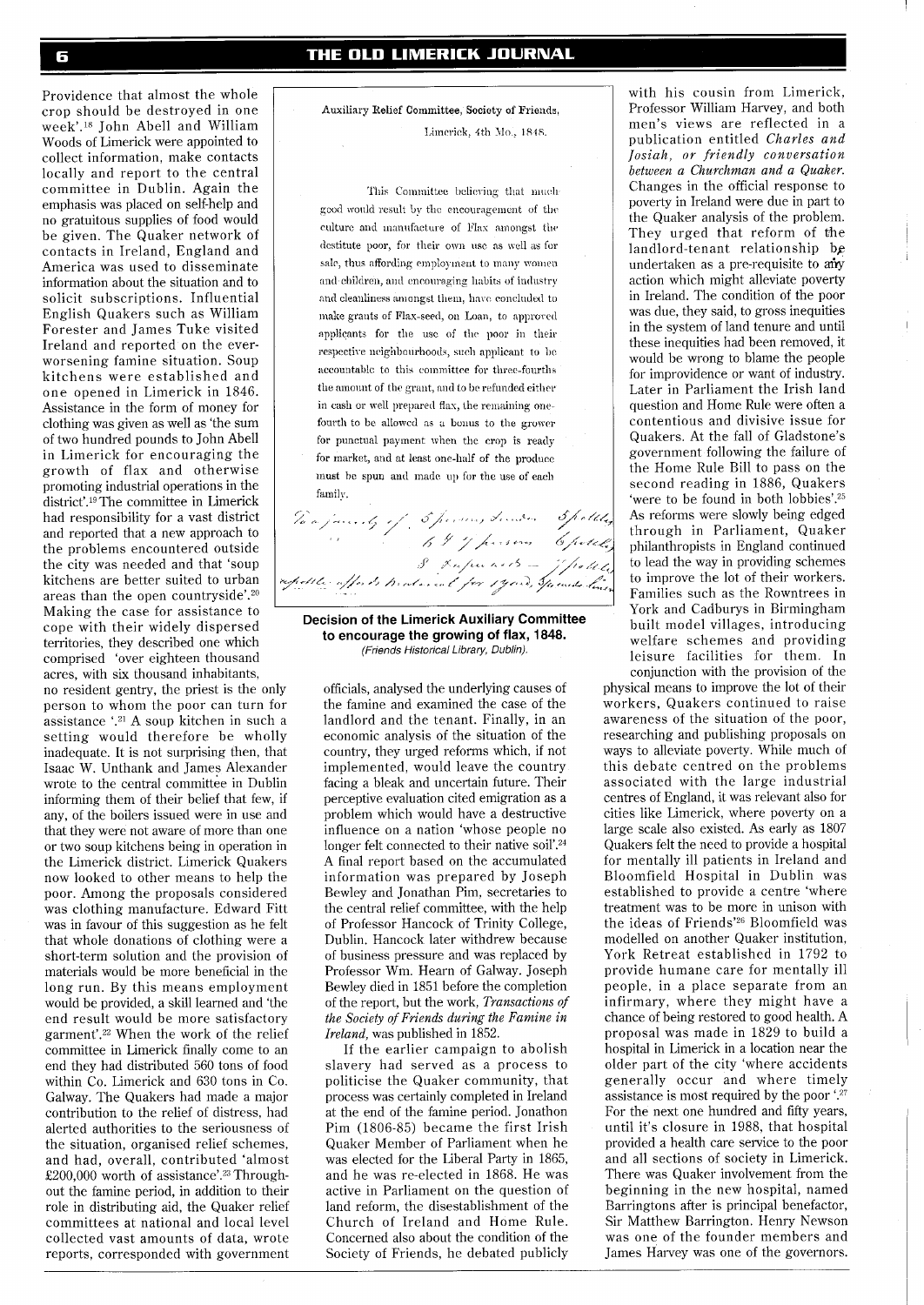

**Jonathan Pim, one of the Secretaries of the Central Relief Committee. (Jonathan P. Vigham).** 

James and William Alexander, whose family were members of the Quaker community in Limerick since the seventeenth century, also had close links with Barringtons' Hospital. James was secretary to the board in 1879 when it convened to discuss the hospital's precarious financial situation. Heated exchanges gave rise to allegations of proselytising of young patients admitted from the city's Ragged School. James Alexander defused the situation by stating that only one child was admitted two years previously from the Ragged School and the 'child was of such tender years that he could not be affected by such practices'.<sup>28</sup> The Quaker reputation for a non-sectarian approach to the distribution of charity was well established during the famine.

Among the early promoters of the Limerick Savings Bank were members of the Unthank, Bennis and Fitt families. The bank was established to encourage 'savings belonging to trades people, mechanics, servants, labourers and other industrious persons of either sex.'.29 Other directors were industrialists Sir Peter Tait and Colonel Maunsell. Schemes to assist the poor and struggling working classes received their unstinting attention. As early as 1771 Quakers were involved in organizations such as the Pery Charitable Loan Fund, which was set up to provide assistance to 'tradesmen through loans of three guineas each.'.30 Through their network of international, national and local contacts Quakers succeeded in carrying out a major consciousness-raising exercise in the nineteenth century. They called for reforms which would improve the situation of woman prostitutes, they demanded changes in relation to property rights for women and an extension of voting rights for all. Their generous contributions to many philanthropic schemes acted as a catalyst for many of the improvements in welfare which were later adopted at official level and they had helped change the climate of opinion where poverty and indolence were no longer synonymous.

The shaping of the Quaker community in Limerick was determined by links which bound them together internally and was modified by forces encountered in their dealings with the wider community. Internal links were forged and maintained as a result of historic circumstance which

had isolated them at first and kept them apart from the general population. Their desire to distance themselves from the state and a church supported by tithes had forced them to be self-reliant, to undertake the care of their own poor and establish their own education system. Their desire for independence was facilitated by a network of business contacts, which was efficient and generous in its response to calls for assistance. It ensured that young people were placed in suitabIk environments to serve apprenticeships. Appropriate training was given in an atmosphere where high moral and religious standards were nurtured and monitored. Neglect of spiritual duties by an apprentice was notified to the local Quaker meeting and explanations were demanded. The vast majority of apprentices conformed, became imbued with Quaker values and transmitted them on to succeeding generations. Failure to attend meetings for worship usually resulted in a reprimand and the ultimate penalty of expulsion was extended, on rare occasions, only for serious offences. In Limerick in 1821, one apprentice deviated from Quaker rules and was summoned to account for his behaviour. An explanation for his absence from meetings for worship led to the revelation of a more grievous offence. He had joined the Freemasons, a move which ran totally against Quaker rules and principles.31 Joining an organisation was not part of the Quaker culture. The need to retain their independence was a constant feature of reports from the annual meetings of Quakers. Involvement with political associations also met with official disapproval, as was the case in 1824, when a warning was issued against supporting any political organisation by joining it or by giving it financial support. Despite the best efforts of Samuel Alexander and Joseph Fisher, the apprentice who had joined the Freemasons in Limerick in 1821 refused to repent and was expelled. Gambling and alcohol consumption were vices totally inconsistent with the Quaker religion, and apprentices who indulged in them were summoned before a meeting of the local Quaker group. It must be noted, however, that it was only the actions of a very small minority which warranted such a call. Unorthodox behaviour was exceptional and the almost total absence of such cases in the records indicates the power and strength of the Quaker culture in maintaining moral standards. A rare glimpse emerges from Limerick Quaker records of someone who deviated form the rules, failed to attend meetings for worship and was accused of keeping unsuitable company, attending public houses and spending money improperly.<sup>32</sup> His offences were compounded by an act of total defiance when he announced his intention of joining the army, and he had left his masters employment for that purpose. Admission to the army required the taking of an oath of allegiance to the monarch, a procedure which was objected to by the Quakers. Their objection was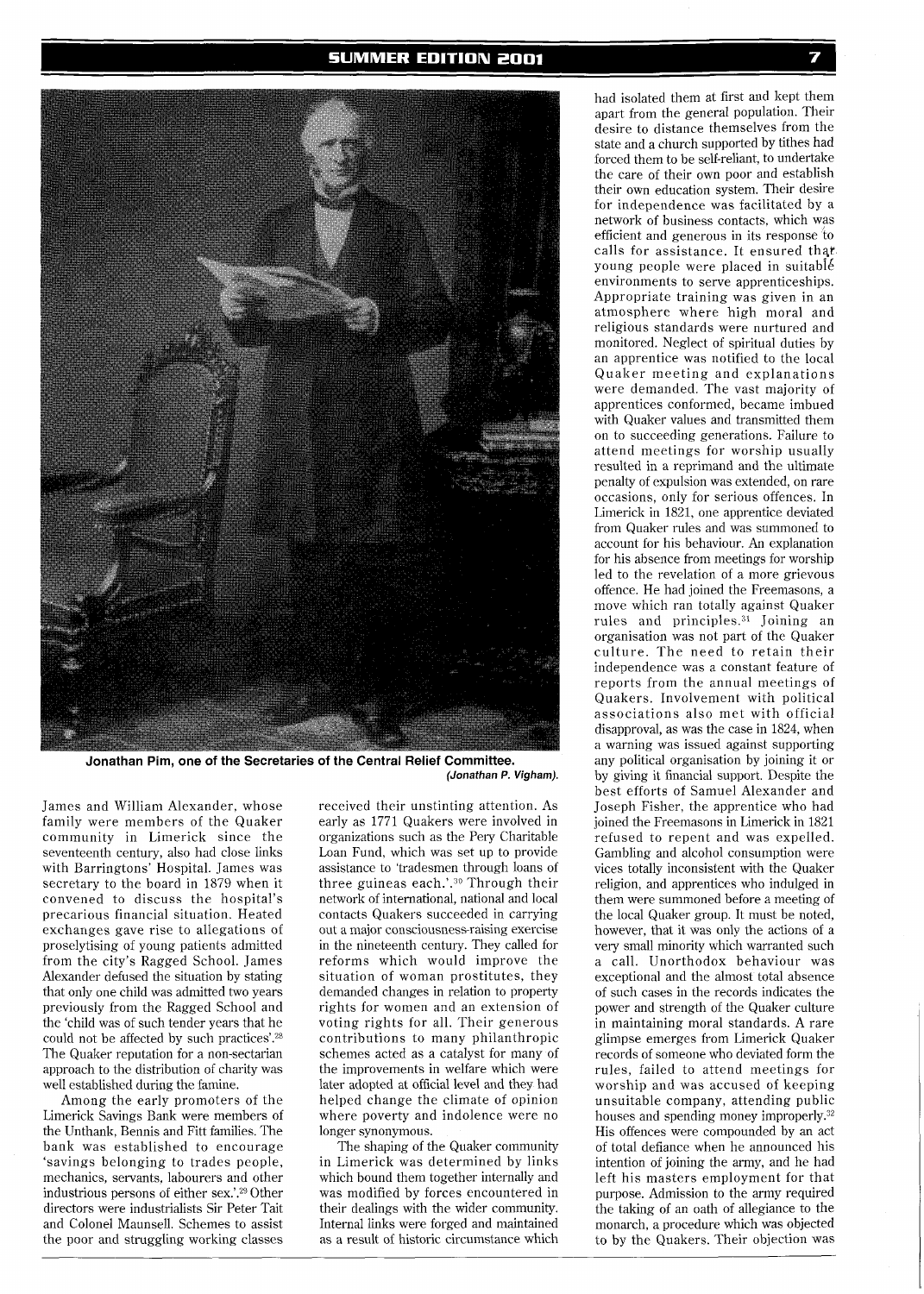rooted in a history in which they had **JAMES HARVEY & Co.** HARVEY'S-QUAY, NEWTOWN-PERY. Have for Sale on Moderate Terms for Beady Monen. Memel, Red and Yellow Pine, Oak, Birch, Ash and Elm; Deals, Plank and Scantling of every dimension; Laths, Metal Nails, Plaister, Cement, Tiles, Bricks, Lead, &c. R. P. CANTER, Printer, 43, Patrick-street, Limerick. a. P. CANTER, Printer, 43, Patrick. tirect, Limerick.<br>Imerical, 1848 Limerick, 184 June 1848<br>Je A Venette WAMESHARVEY & CO. 11/21 2 ma de 1. 0 yr 6 1. 2: 0<br>12 : 11 y- 16: 0<br>12 : 11 de 17 de 18: 0<br>12 de 18: 0 **Bill of James Harvey to Limerick Philosophical Society, 15 June, 1848.**  records a large tract of land named Quakers Fields at Ballinacurra. The area was favoured by Quaker families and the map shows the location of several Quaker homes. One such house, Richmond, was

built by Joseph Fisher and it was the home to which his son, James, brought his bride, Lydia Leadbetter, in 1823. Joseph Massy Harvey built Summerville nearby in 1786. Laurel Hill, the house which was the subject of correspondence between the Newsom cousins, William and Joseph, was sold and later became Laurel Hill convent in 1854. Summerville, now part of Mary Immaculate College, was leased to Laurence Marshal1 in 1856. By 1859 the property was divided between Thomas Fitt, C. Gromwell and Francis Harvey. In 1873, James Bannatyne was the occupier and it was acquired by another Quaker family, the Goodbodys of Clara, County Offaly in 1902. Joseph Massey Harvey, owner of Sunville, died in 1834 and he and his wife, Rebecca, are buried in the Quaker cemetery on land which he donated to the Limerick Quakers at Ballinacurra. William Newsom was also listed as the immediate lessor of five houses in Victoria Terrace in the same area of the city.<sup>34</sup> The story of Joseph Harvey is emblematic of the condition of the whole Quaker community in nineteenth century Limerick. From his family of ten children, one son, William Henry, the eminent botanist, was disowned and joined the Anglican Church; others died young and one son, Ruben, inherited the business but because of his marriage to his first cousin, Elizabeth, he too was expelled from the Quaker community. Other substantial residences were built by the Alexander family across

the river in the area of the North Circular

Road.

Early in the nineteenth century, the demographic indicators were beginning to show trends which did not auger well for the future of the Quaker community. An estimate of the size of that community before the official census of 1861 can only be derived from circumstantial evidence. The presence of twenty Quaker households in Limerick is suggested by the receipt of twenty copies of the anti-slavery document for distribution to Limerick members in 1821. Vann and Eversley proposed that the total Irish Quaker population at its height, based on a figure of 750 households, was no greater than 5,000.35 Calculated in a similar fashion, the Limerick Quaker population might have consisted of approximately 140 people. They were a small cohesive group, already linked by family ties and they judged with compassion cases of marriages which had taken place contrary to their rules. Marriages witnessed by clergymen of other Protestant churches were entered on the records and the births of children born to such couples were also recorded. In the decade after the famine there was a sharp decline of almost two-thirds in the number of marriages recorded. The same downward trend was displayed in the number of births recorded.<sup>36</sup> No exact correlation exists between the number of marriages and the number of births recorded, as couples who married in Limerick may not have continued to live in the city. However, the data on the frequency of such events gives an overall impression of social life within the Quaker community and is an indicator of its strength and vibrancy at a particular time. The relationship between the number of recorded births and deaths presents a more direct image of the position of the Quaker community. In the first decade of

**(Limerick Museum).** 

 $\mathbf{I}$ 

بمبينه

endeavoured to distance themselves from the apparatus of state. Also, oath taking was seen as superfluous to a Quaker, who was bound by a moral code to always speak the truth. Their exclusion from many areas of political and economic life obliged them to be independent, selfsufficient and to establish economic and social support systems almost wholly within their own religious grouping. The solidarity of the Quaker community was supported by strong family links and buttressed by a system which ensured regular contact at local, provincial and national level. Quakers were a highly literate and well-educated group and frequent exchange of letters was also part of a communication system through which social contacts were maintained. Parents wrote letters of encouragement and support to their children away at school or serving an apprenticeship, cousins, aunts and uncles sent local news to distant relatives. Descriptions of funerals and testimonials to deceased members were despatched to those unable to attend a burial. Their willingness to exchange information and the vigilance of individuals who alerted each other to business opportunities were factors contributing greatly to the overall welfare of the group. For example, in 1830 William Newsom of Cork wrote to his cousin Joseph in Limerick informing him of a newspaper report which he had just read, detailing the movement of a troop of soldiers from Gort, Co. Galway to Limerick. $33$  The arrival of new army personnel in Limerick was seen as an event which might lead to the securing of a tenant for Laurel Hill House. Mindful of the duty to look after the interests of their own, William suggested that if the commander of the troops, Colonel Maxwell, could be secured as tenant, the widow now occupying part of the house would surely be happy to accept rent of forty to forty-five guineas per year. Thus the web of contacts ensured that they were well informed, alert and ready to take advantage of changing circumstances. From the middle of the eighteenth century in Limerick, Quakers were playing an increasingly active role in the business life of the city. Contacts with other prosperous merchants were established and maintained on commercial bodies such as the Chamber of Commerce and the Harbour Board. Quakers were astute and capable in business and assisted each other to achieve positions on the management committees of such boards. Given that the overall size of the Quaker community in Limerick was never large, their strong representation on such committees is worthy of note.

Despite regular warnings on the dangers of attachment to worldly goods, some Limerick Quakers, from the end of the eighteenth century onward, began to mark their achievements by the acquisition of substantial houses. Most were located in an area south of the New Town. An Ordnance Survey map of 1870